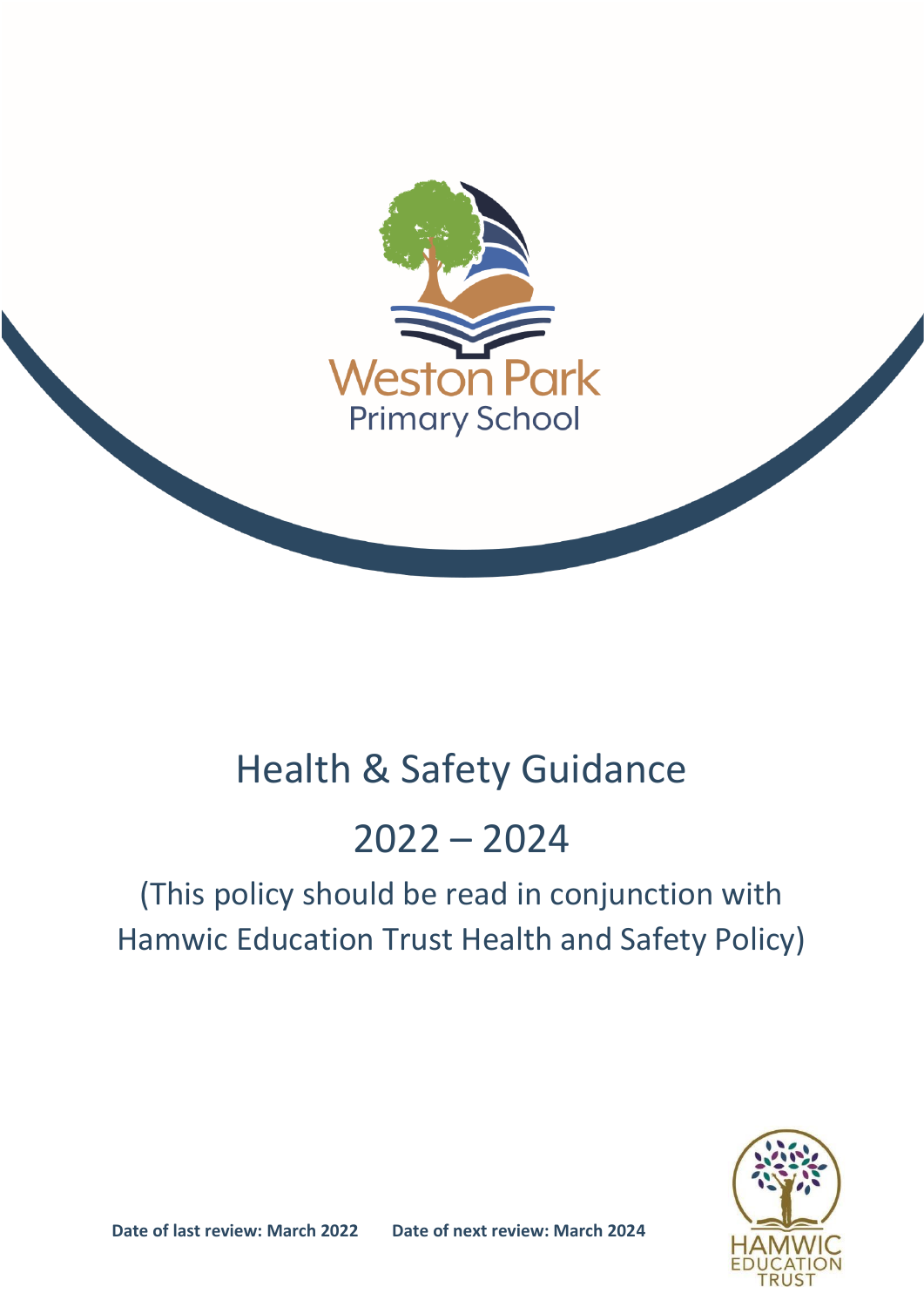The school follows the Hamwic Education Trust Health & Safety Policy and reference should be made to the main policy.

The information below is school specific health & safety information and procedures. The Head Teacher is the overall responsible person within the school however they may delegate different duties to the Business Manager, Site Manager and Governors. See the main policy for roles and responsibilities

Each teacher is responsible for the safety of the children in his/her care. Children are received into the classroom from 8.40am where they are supervised by a member of staff.

At playtimes and lunchtimes children should be let out onto the playground by a member of staff, after checking that the duty staff are on the playground. All children should go out at break times. Children unable to go out for medical reasons should go to KS1 or KS2 office to be supervised unless another arrangement is in place.

Playgrounds must be adequately supervised during all break times. All duty staff have a responsibility of a visual check of the apparatus on their duty days.

In the case of an accident follow the school First Aid Policy.

Teachers will collect children at the end of all break times from the playground.

At the end of the school day or following after school activities, children are released in accordance with their parent's wishes.

Any children not collected will be supervised by their class teacher, in the reception area, until the arrival of the responsible person.

The Dining Room Assistants share responsibility for the safety in the dining hall. They should report to the appropriate person any defect in equipment. Any accidents must be reported and appropriate action taken.

The Site Manager is responsible for the good order of the boiler house, store cupboard and the safe storage of any chemicals (COSHH) and other cleaning agents. They are responsible for safe usage of cleaning materials both by themselves and other members of staff, also for good working practice, e.g. proper handling of furniture, even distribution of weight, use of step ladders etc.

Staff are responsible for the correct reporting of accidents to themselves and others, reporting damage or breakage of any equipment, which might constitute a health or safety hazard, both in the school and the grounds. The school staff will use the online help desk to report defects.

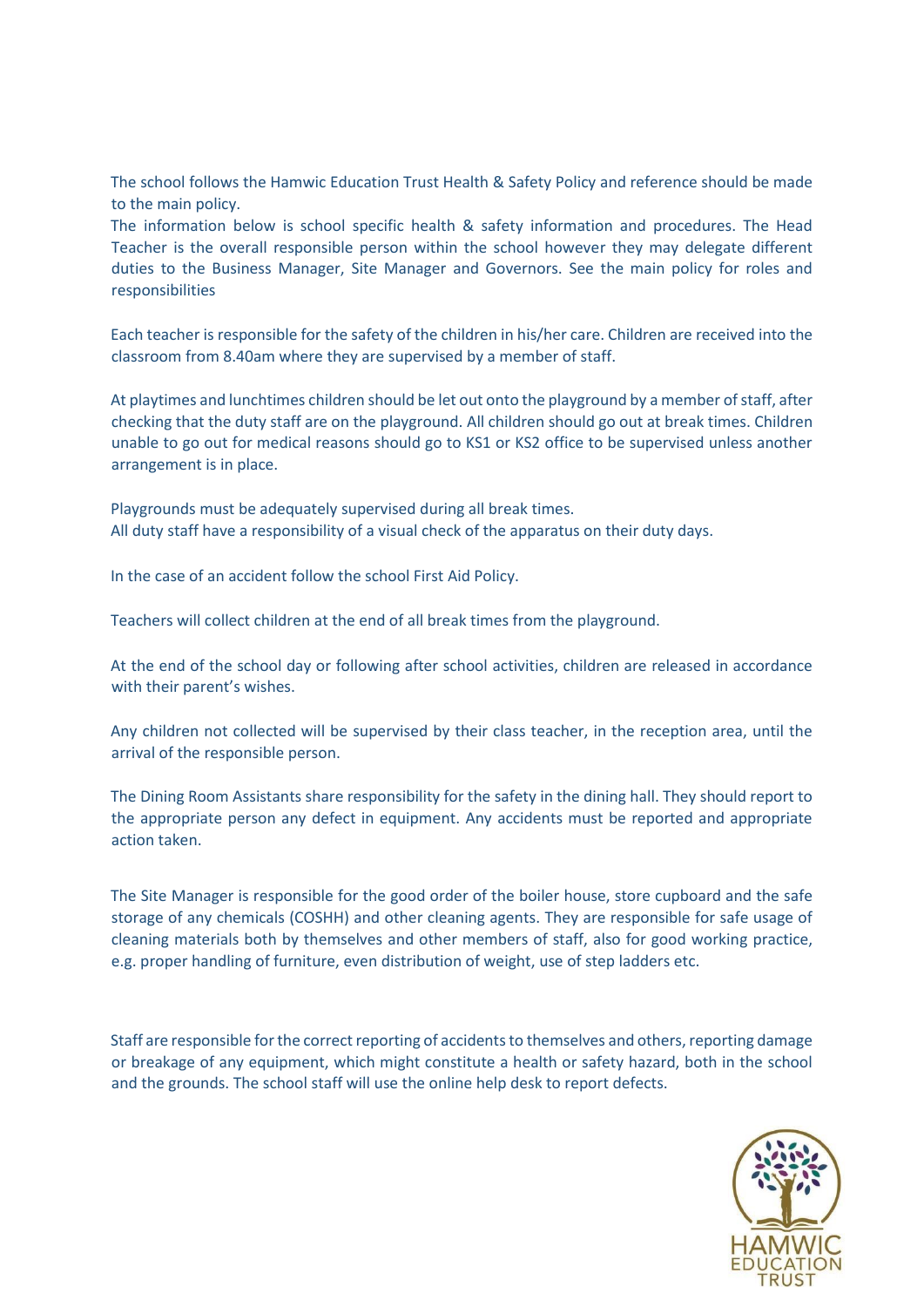## **Accident Reporting**

## All accident reporting should be completed online via Hamwic Education Trust

Staff must also report a near miss in the same way as you report an actual accident or incident. Please be mindful of this definition: A near miss is an unplanned event/situation resulting in no injury or damage, but where there was potential for harm, injury or damage to individuals, or the site. It is important that near miss information is captured as it can be used to manage and reduce risks and the likelihood of future harm. If in doubt, please contact the School Business Manager immediately.

When completing the online forms please be aware of the following expectations:

- Wherever possible, forms must be completed on the day the accident/incident occurs
- Forms must be completed by the person involved in the accident/incident and not delegated to another colleague (this is to avoid details being misunderstood, or misinterpreted by a third party)
- All parts of the forms must be completed and sufficient detail must be given to ensure all facts are clearly and correctly captured (this is to protect the school against any future legal action)
- Staff must report incidents and accidents that take place in school, or while offsite on school business i.e. trips, sporting fixtures and meetings.
- Once the online forms are completed, they are automatically submitted to the Trust and copies are forwarded to the Headteacher by the Hamwic Trust Health & Safety Manager.

## **Accidents in School**

- If possible take the injured person to the School Office. If in doubt DO NOT MOVE, keep him/her warm and call a First Aider.
- First aid equipment is kept in the First Aid Room and in secure boxes held on first aid posts during breaks and lunchtimes.
- Serious accident to Child either phone 999 for Ambulance or take child to General Hospital – Casualty. (One adult with child – in addition to the driver). **Take copy of child's information from office file**.
- Contact Parent Either
- a) Wait for parent to come or
- b) Arrange to meet parent at hospital, or
- c) Take child to hospital and leave message for absent parent.

Take with you the child's address, date of birth, name of Doctor, plus any knowledge of recent injections or allergies. This should all be on the sheet copied from that in the office file. Be prepared to give details of accident, e.g. was child sick? Did they lose consciousness? What made an open wound?

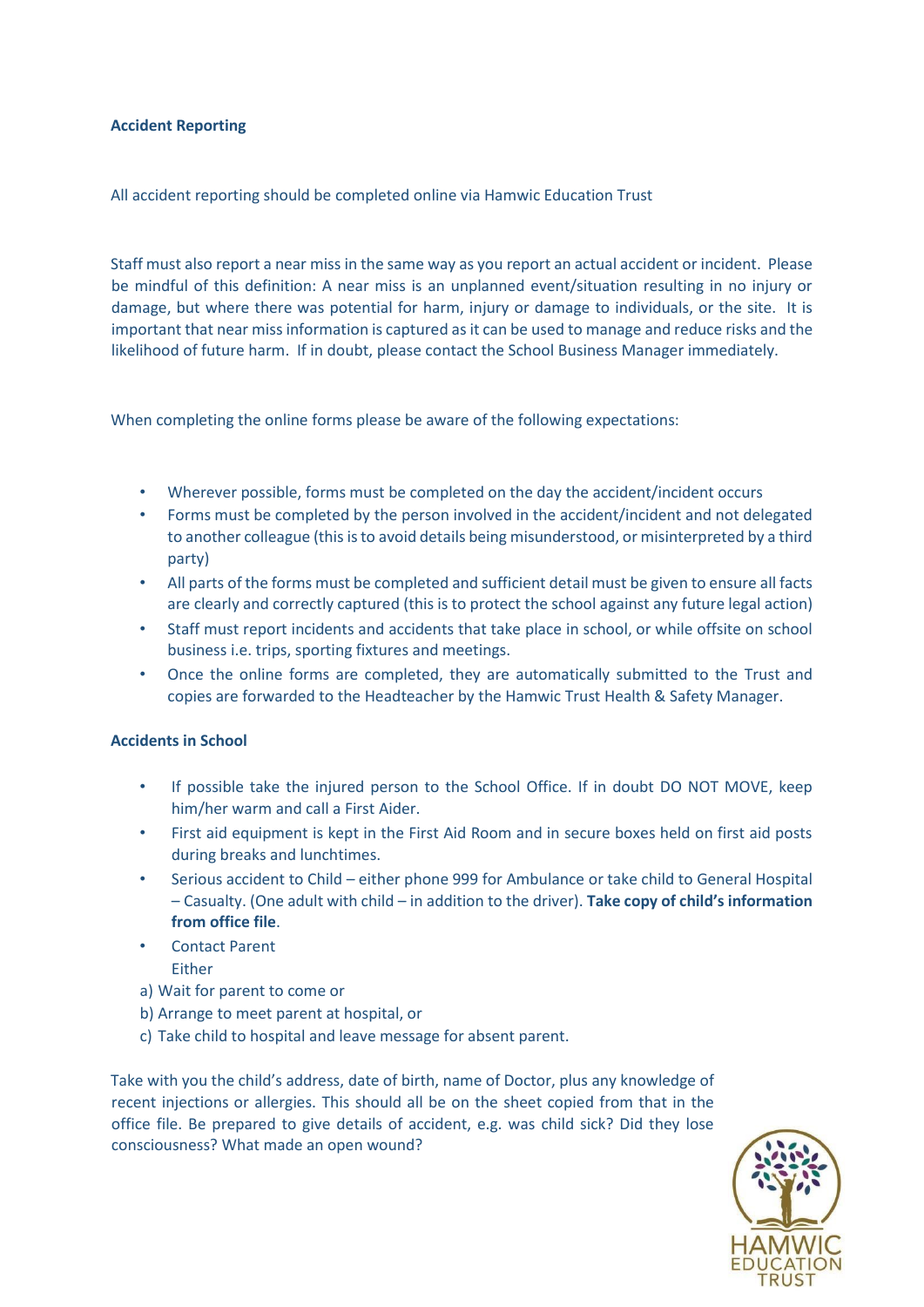The accident book must be completed for minor accidents to pupils. In the case of a more serious accident an online form must be completed for pupils. All adult accidents should be completed on an online form.

## **Accident on a School Trip**

See Off site visits Policy. Child's health & contact details should be accessed through school. School will deal with contacting parents.

### **Administration of Medicines**

See managing medicine policy

### **Arson**

Daily external inspection of the premises is necessary to check for arson activities and potential arson risk. This check will be carried out by the Site Manager as part of the unlocking/locking procedures at the beginning and end of the school day.

All movable items, especially dustbins/wheelie bins, will be positioned away from the main school walls and chained to a secure point. Build-up of rubbish including leaves etc will be regularly removed to prevent use as fuel. Trespassers will be dissuaded from visiting the site by appropriate signage and outside illumination.

## **Asbestos**

A survey has been carried out for the presence of asbestos containing materials (ACMs), and where necessary identification labels placed. Any areas where ACMs have been identified have been addressed to determine the risk to persons who may be exposed and where necessary removed. Where removal is not necessary, periodic monitoring for condition will be instigated and a record maintained. The survey report is available for reference to all persons who may potentially disturb ACM's during their work i.e. contractors.

The asbestos survey is held at the reception desk and is given to all contractors as a matter of routine.

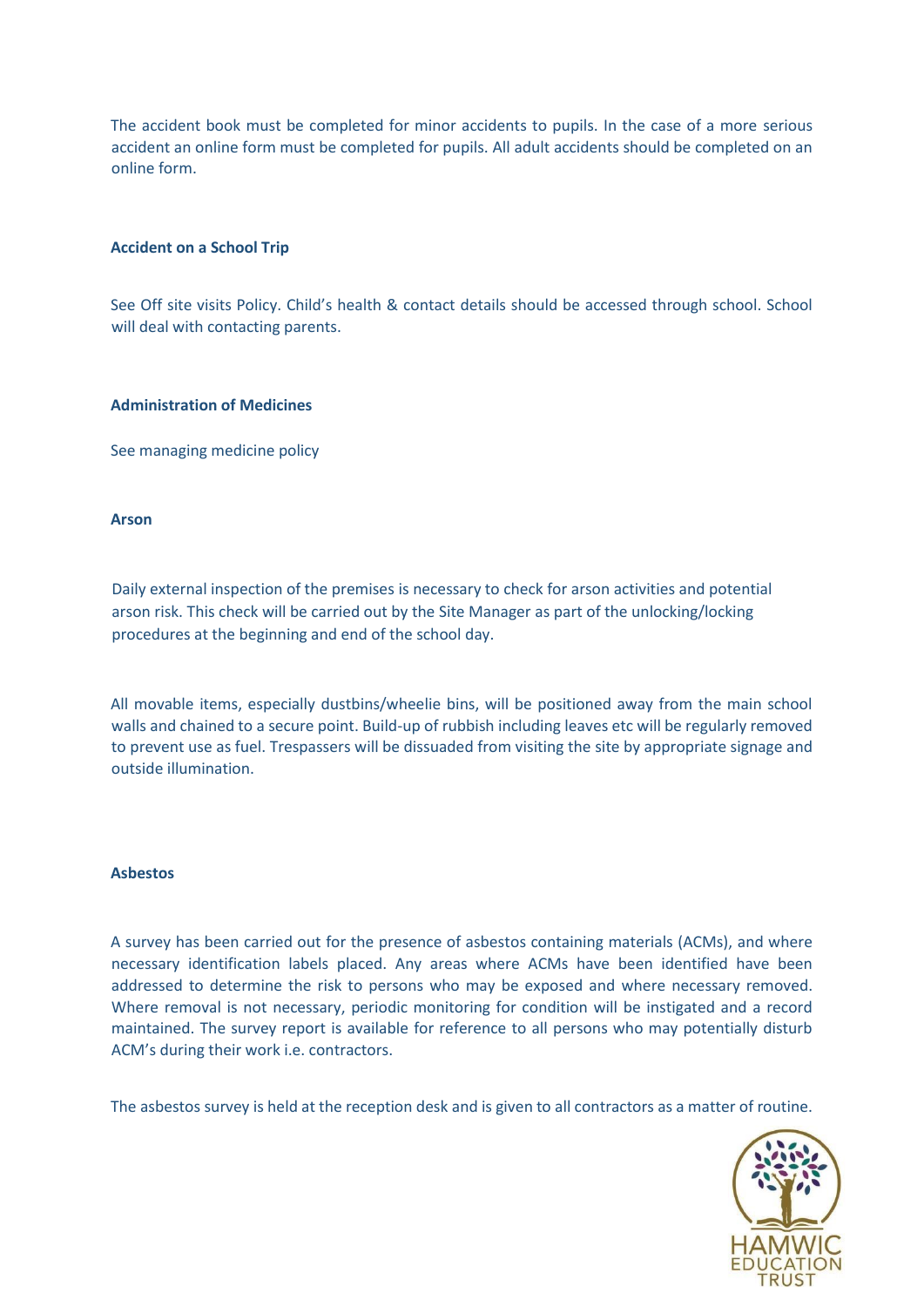#### **Boiler Room**

The boiler room will be kept locked at all times. Any contractor wishing to gain access to the boiler room must contact the Site Manager. If he is unavailable they will be escorted keys will not be given out, without permission. The boiler room contains asbestos. Anyone accessing the boiler room must make themselves aware of the asbestos register and sign the form. The gas boilers are also in the boiler room and serviced yearly by a competent person.

#### **Contractors on Site/Deliveries of Stores**

The Site Manager and Admin staff are to allow vehicles onto the site only when essential and are to inform such visitors of priority given to safety of the children. Movement of vehicles are banned whilst children are in the vicinity of the playground. Prior to contractors working on site a meeting will be held with the Head teacher to establish safe working procedures.

## **COSHH – Control of Substances Hazardous to Health**

All COSHH Risk Assessments and Data Sheets are store in a folder and made available to all staff.

All substances are stored safely in appropriate storage areas. Unmarked/incorrectly marked containers should never be used to store any hazardous chemicals.

#### **Dogs**

Dogs are not permitted on the school site except for assistance dogs/school dogs and for curriculum purposes.

#### **Electrical Equipment**

PAT Testing is carried out yearly and all records maintained. Staff are not permitted to bring their own electrical equipment into school unless it has been PAT tested. All staff are reminded to report any damaged equipment through the Helpdesk Support Ticket System.

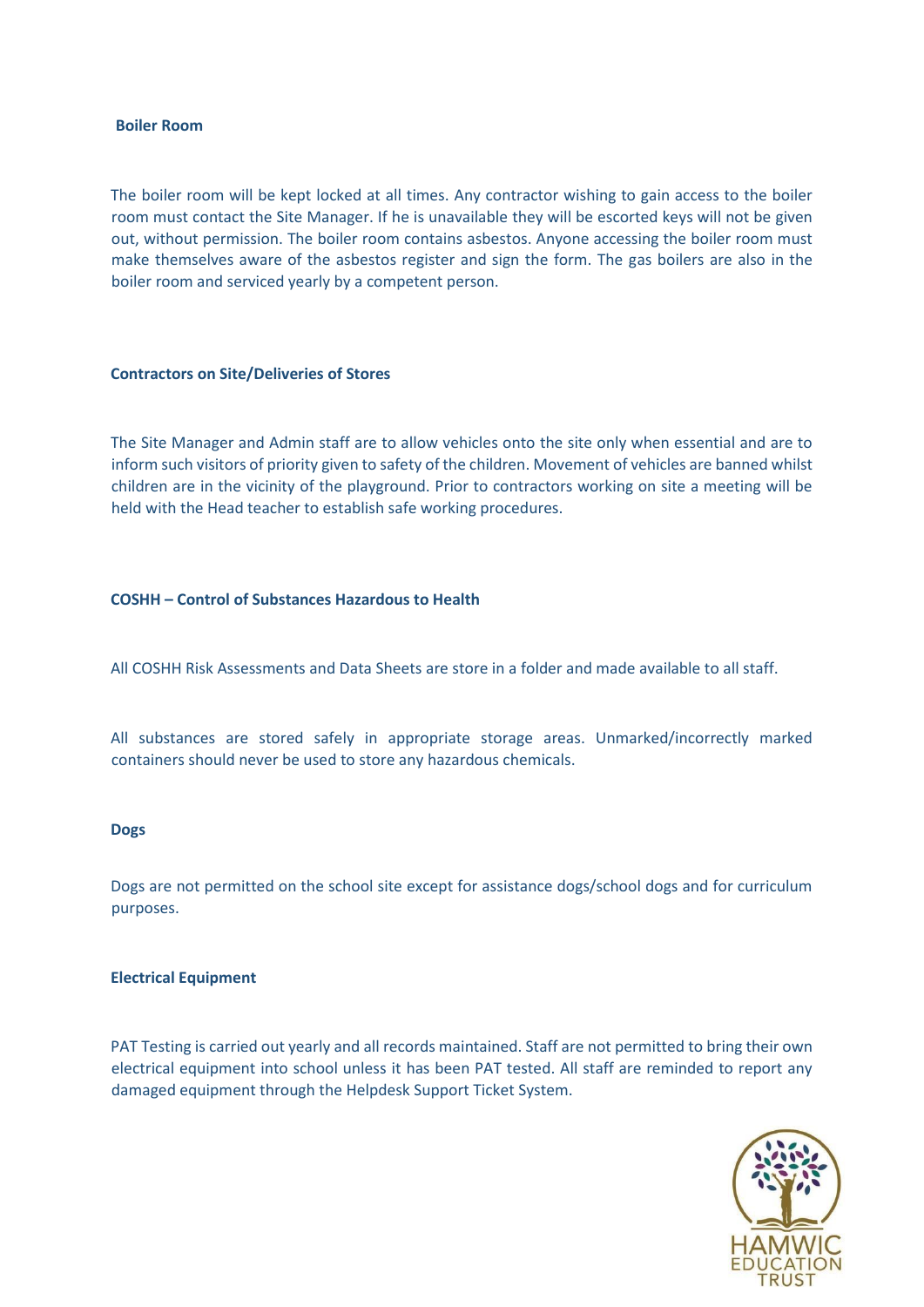## **Emergency Evacuation Procedure**

An emergency evacuation is signalled by a continuous bell. Evacuation Procedures are displayed around the school with instructions specific to that location.

## **Teachers**

On hearing the alarm, Teachers should calmly lead the children outside to the assembly point on the back field.

The class should be lined up and children should be silent.

The Teacher should take a head count of the children and if the number of children is correct, the Teacher should raise their hand to indicate all children are accounted for.

If children are missing they should refer to the class list that will be provided by a Fire Warden and take a register. (Fire Wardens can be identified by an orange high visibility vest).

The Teacher should report any missing children to the Fire Officer immediately and the Fire Officer will make contact with the Fire Wardens and assess whether it is safe to undertake a search.

In addition to the above duties, Teachers in classes 1, 8, 12, 17 and 18, have an additional responsibility as follows:

- Class 1 check the Early Years toilet and take any children found there to the assembly point.
- Class  $8$  check the intervention work space between Class 8 & 9.
- Class 12 check ICT server room on exit.
- Class  $17$  check the staff female toilets on exit.
- Class 18 check the boys and girls toilets on exit and take any children to the assembly point.

## **Fire Officer (Headteacher or member of SLT)**

On hearing the fire alarm, the Fire Officer should collect their two way radio and walk to the assembly point on the back field to oversee the evacuation procedure and to account for all children and adults. The Fire Office is responsible for coordinating communication and assessing when it is safe for people to return to the building.

## **Fire Wardens**

On hearing the fire alarm, all trained fire wardens are to meet at the nearest fire control panel to ensure all essential duties are completed. The designated Fire Warden should:

- Collect the high visibility jacket, the key for the alarm panel and the detachable instructions from the evacuation procedure notice.
- Check the fire control panel to identify the location of the potential fire. instructions on the fire alarm control panel.)
- Go to the indicated zone and ascertain if there is a fire.

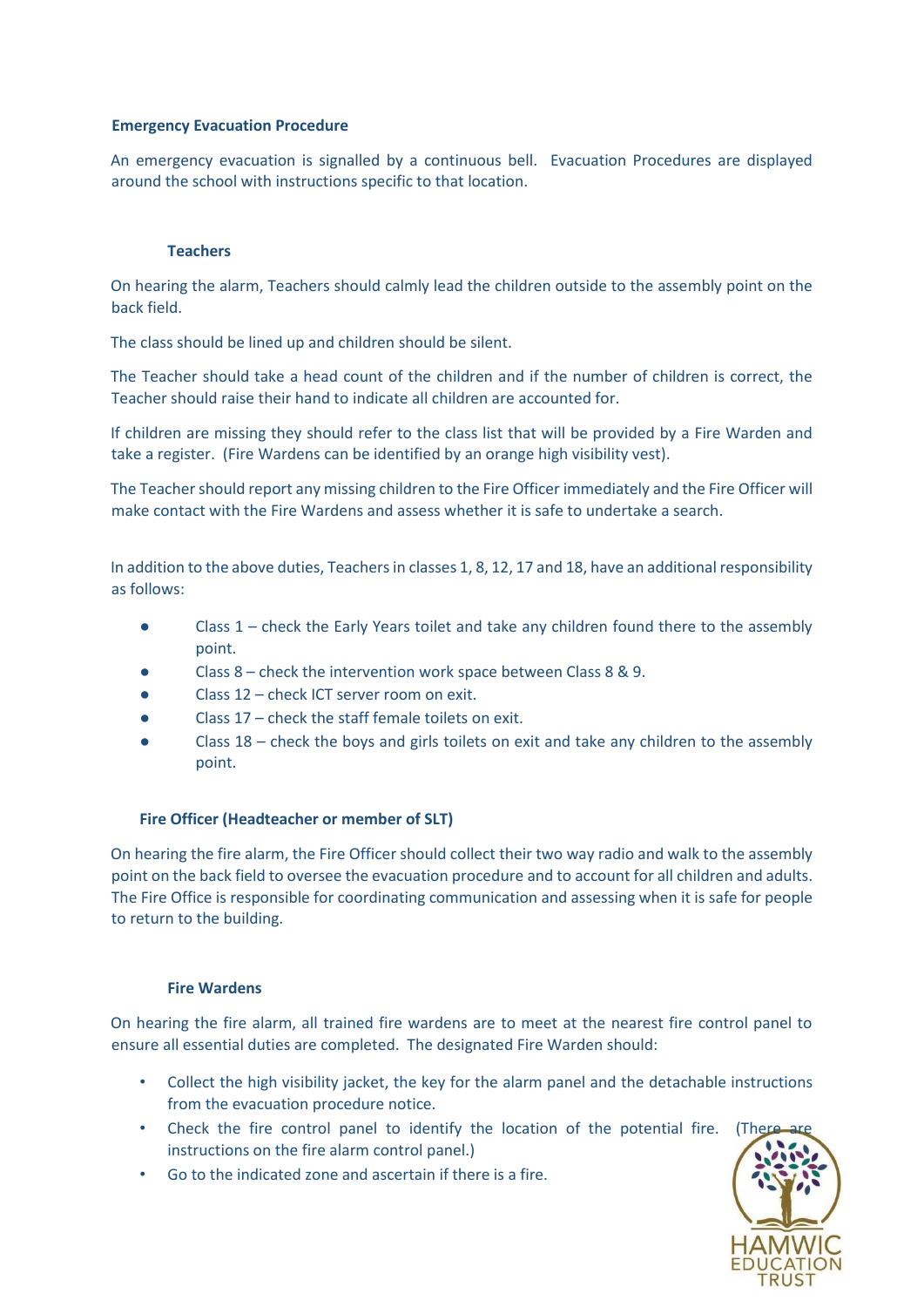- Report findings to the Fire Officer using a two way radio.
- If there is a fire, assess the situation and extinguish if confident to do so. Personal safety must take priority and Fire Wardens should exit the building if it is not safe to attempt to extinguish the fire.
- Check the break glass points and replace if broken. Once replaced, reset the alarm and notify Fire Officer using the two way radio.

### **Lower School Sweeper**

The lower school sweeper should put on a high visibility jacket before completing a sweep of the lower school corridor following instructions on the laminated sheet, checking rooms for children or adults who may not have found their way outside. Once satisfied the area is clear, meet the upper school sweeper at the fire doors by the lower school hall. Once the kitchen area has been checked, exit the building together and go to the assembly point.

### **Upper School Sweeper**

The upper school sweeper should put on a high visibility jacket before completing a sweep of the upper school corridor following the instructions on the laminated sheet, checking rooms for children or adults who may not have found their way outside. Once satisfied the area is clear, meet the lower school sweeper at the fire doors by the lower school hall. Once the kitchen area is checked, exit the building together and go to the assembly point.

#### **Admin Team**

On hearing the fire alarm, the Admin Team should meet at the nearest fire alarm control panel and allocate the tasks. The tasks are as follows:

#### **Admin 1 (Lower)**

Set the front gates to 'on' using the entry phones. (Instructions are attached to the entry phone.) Put on a high visibility jacket, collect a two way radio and the Admin 2 emergency box and check the toilet in the front lobby for any children, parents or staff. Exit to the fire assembly point on the back field and check all late children and visitors are accounted for.

#### **Admin 2 (Lower)**

Print off visitor/late pupil/staff list from InVentry. Collect the red fire folder and exit to the fire assembly point on the back field and open the back field gates. Put on a high visibility jacket and hand out class and staff lists.

## **Admin 1 (Upper)**

Put on high visibility jacket. Take Admin 1 emergency box and exit through the upper hall che children, parents and staff. Open the KS2 playground gate and check if any children or staff are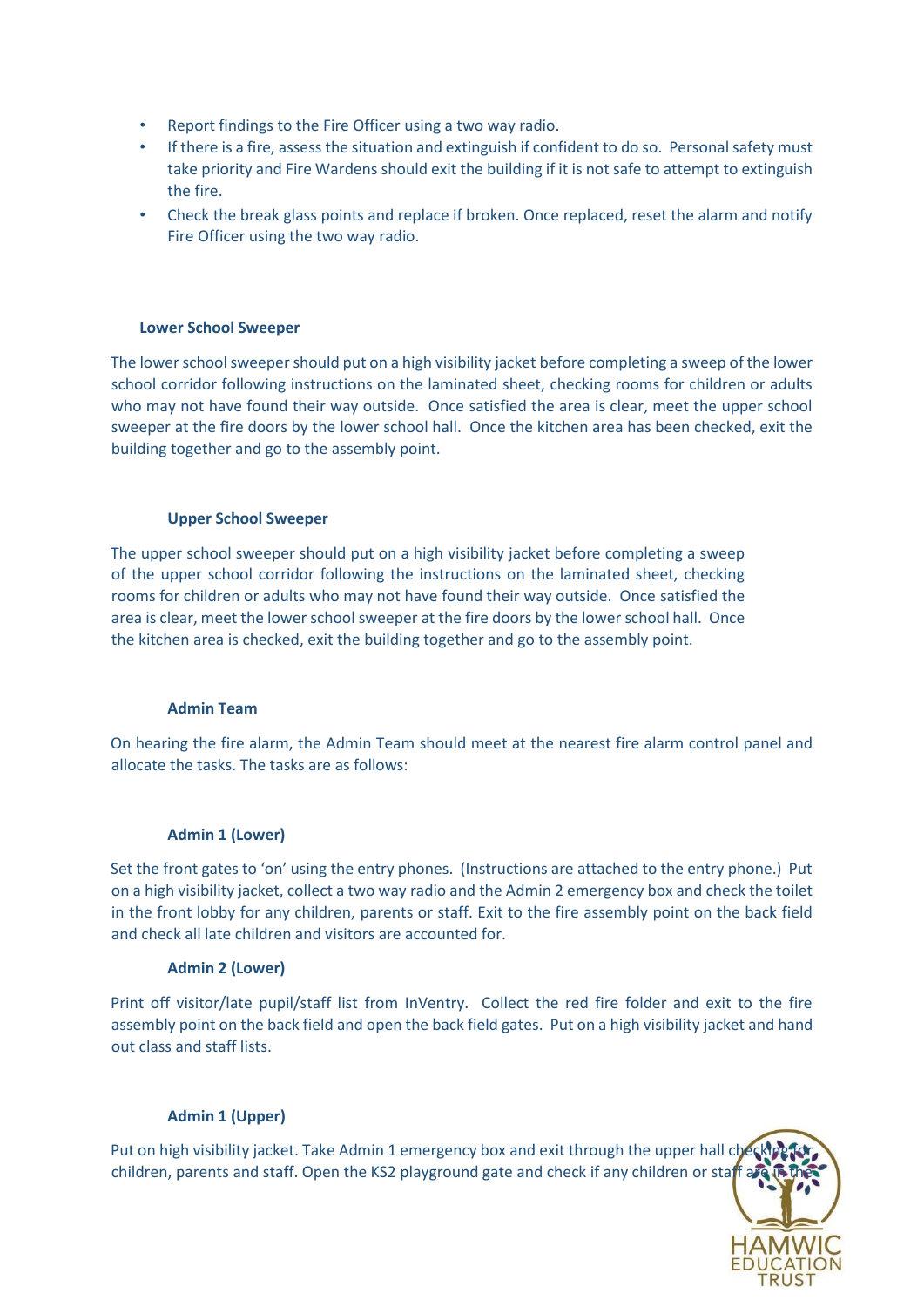front playgrounds and report findings to admin staff 2. Hand out class lists to class teachers to check all pupils are present that are in the playground. Prevent anybody from entering the school. Await fire engine and await instructions.

## **Admin 2 (Upper)**

Put on high visibility vest. Print off visitor/late/staff list and take red fire folder. Exit through Butterflies room and proceed to the Reema block. Do a sweep of classrooms 28, 25 and toilets. Exit through the lobby and proceed to the fire assembly point on the back field. Hand out class lists to class teachers to check all pupils are present. Hand out staff lists to the phase leaders who then check their staff are present. Check all late children and visitors are accounted for.

## **Evacuation when children are not in class**

The primary assembly point for evacuations is the back field. The secondary assembly point is the playground. If it is not possible to reach the back field or children are in the upper school hall or the playgrounds the children should line up in the secondary assembly point (playground).

If children are in the upper school hall they should be instructed to walk calmly out and line up sensibly until the gates have been unlocked by Admin 1.

## **Lunchtime evacuations**

At lunchtimes, Lunchtime Supervisors will be responsible for evacuating the children.

Children eating in the lower school hall will exit out of the back doors to the back field and children in the upper school hall are to walk out of the hall doors directly into the playground. Staff must ensure that each class has an adult who is taking responsibility for checking the registers and reporting any missing children to the Fire Officer.

The most important thing is that everybody gets out of the building quickly and safely, and the children are lined up, waiting silently in their classes, ready to be accounted for.

## **Extended Schools**

Other agencies using the school out of hours will follow the school's expectations regarding H&S. They will be first aid trained and also carry out their own risk assessments and meet regularly with the school to discuss any issues. They will be given a copy of the school Health & Safety policy. They will not allow children to leave at the end of club/activity without first seeing there is a parent to collect them. Members of staff will always be present in the school whilst clubs are on and are aware to monitor. Any issues will be reported as soon as possible by the club leader with regards to a disclosure or CP issue.

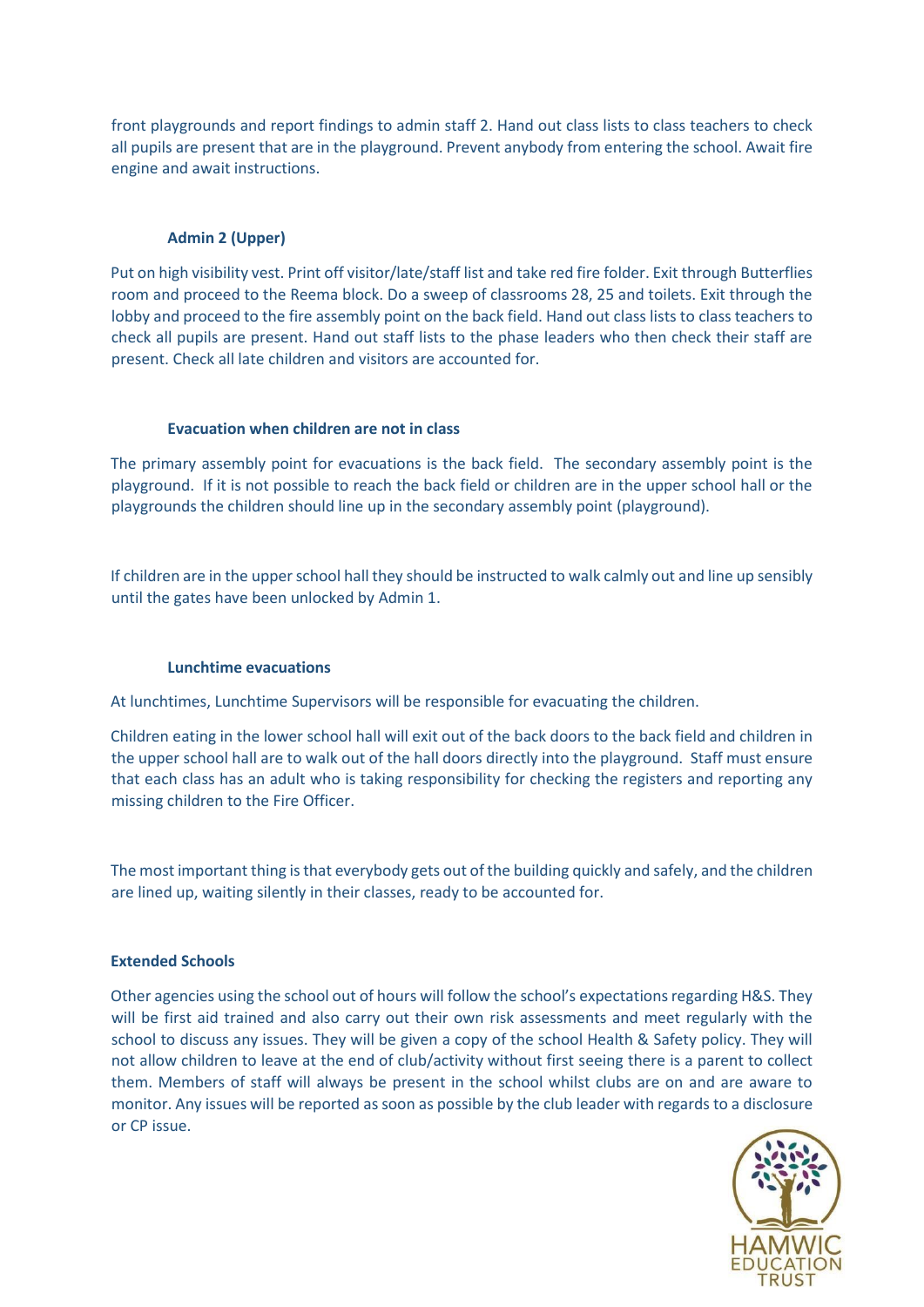Records of fire procedures/training are kept on the school intranet and iAuditor. Staff are requested to inform the School Office and use the signing in and out board, if they are leaving the building during office hours.

All non-staff in school should sign in and wear a badge.

**A fire safety /exit announcement will be given at the beginning of parent Assemblies.** 

## **First Aid**

There are first aiders across the school.

## **Legionella**

A Risk Assessment will be carried out on the water system at the school and all remedial work will be addressed and completed. Statutory checks are carried out and records kept.

## **Personal Safety**

If you have a concern for your personal safety whilst at work:

During school time: summon a colleague from an adjoining room and send a pupil to summon additional support from a colleague and member of SLT.

Before or after school hours: summon the help of a nearby colleague or try to make contact by phone. If no one is available, telephone the emergency services on 999. The Headteacher does not need to be consulted regarding this last action if you believe yourself, a student, colleague, or school property is at a severe risk of harm.

## **Physical Assault, Threatening Behaviour or Verbal Abuse at Work**

It is important that cases of physical assault, threatening behaviour or verbal abuse from parents and pupils at work are reported and investigated. This will enable the school to ensure appropriate care of employees, help to prevent a possible reoccurrence of the incident and to complete a risk assessment. Staff must report any concerns or issues they are facing. What to do

- Inform your line manager

- Complete the online report form.
- The Head teacher will then investigate and take any appropriate action

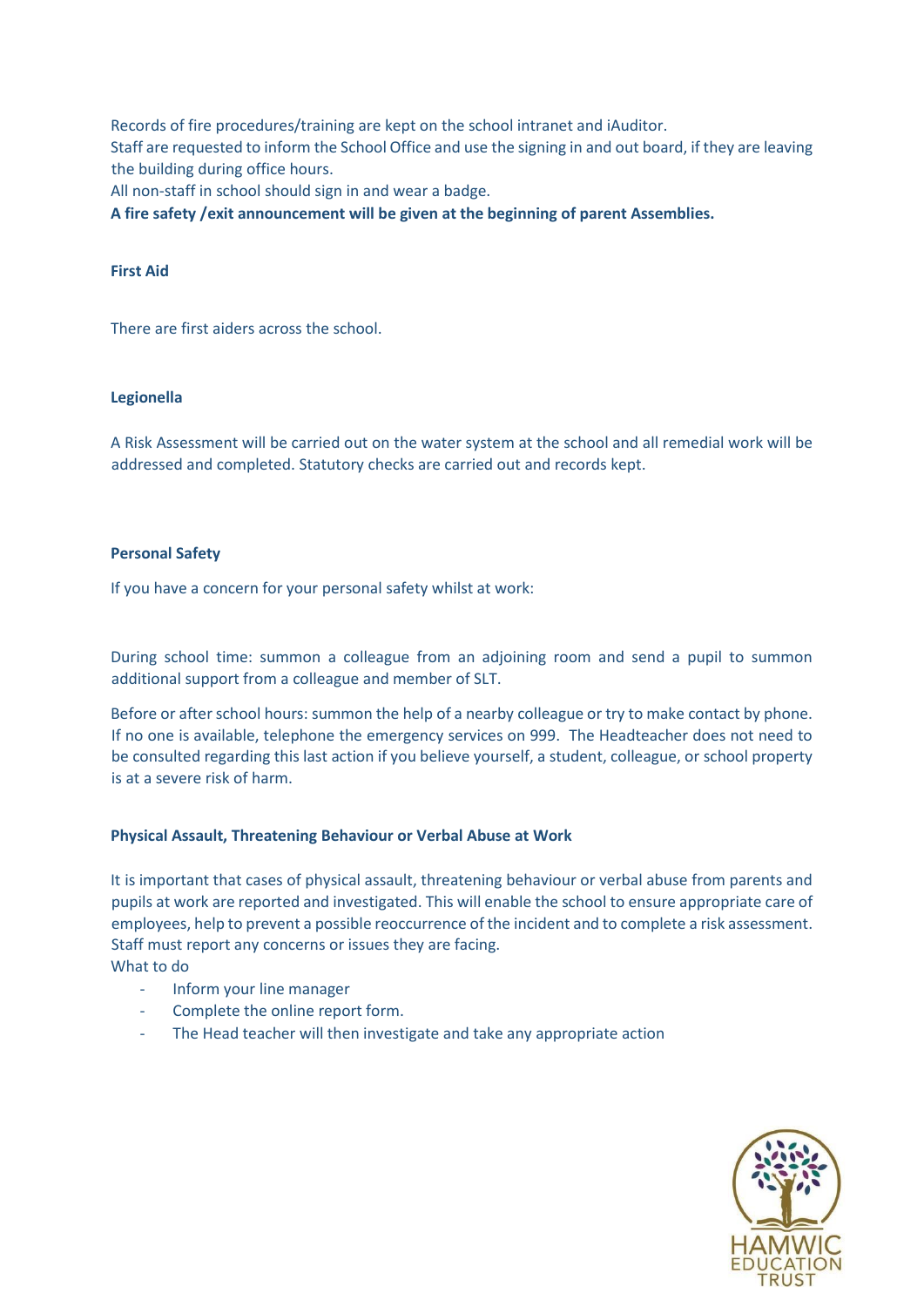#### **Risk Assessments (RA)**

All staff have a responsibility to highlight risks likely to impact staff, pupils or visitors to the site through any aspect of the school's work. The Head teacher and senior support staff regularly review general risk assessments including those required by legislation, this includes D.S.E and lone working risk assessments. Staff are consulted during the production of risk assessments. Completed risk assessments are circulated to all applicable staff. Teachers and the Site Manager are responsible for producing risk assessments covering the activities they plan to undertake. These are reported to the Head teacher who reviews & monitors their effectiveness alongside senior support staff.

The school will carry out suitable risk assessments as per those listed on the risk register. Using the appropriate risk assessment templates.

#### **Security**

All staff must ensure that they sign in and out of the building; this includes at the start, end and during the day. Please safeguard your staff ID badge and school keys. If your badge is mislaid, please report this to the Admin Team immediately.

External doors should be closed securely after exiting/entering the building. If you plan to leave your car in the school car park outside of school hours, please make the site staff aware.

All pupils on the school site outside normal school hours must be supervised by a member of staff or asked to leave.

At the end of the day, please ensure you raise the blinds, close the windows in your classrooms/offices and turn off the lights and all AV equipment.

Hot drinks should not be carried around the building during the school day unless they are in a cup with a lid.

#### **Slips and Trips**

The school is inspected regularly for any slip and trip hazards by the Site Manager during the daily unlocking/locking of the school.

All staff have a responsibility to report any potential hazards that they have observed, such as lifting carpet or trailing leads, to the Site Manager through the Helpdesk Support Ticket System.